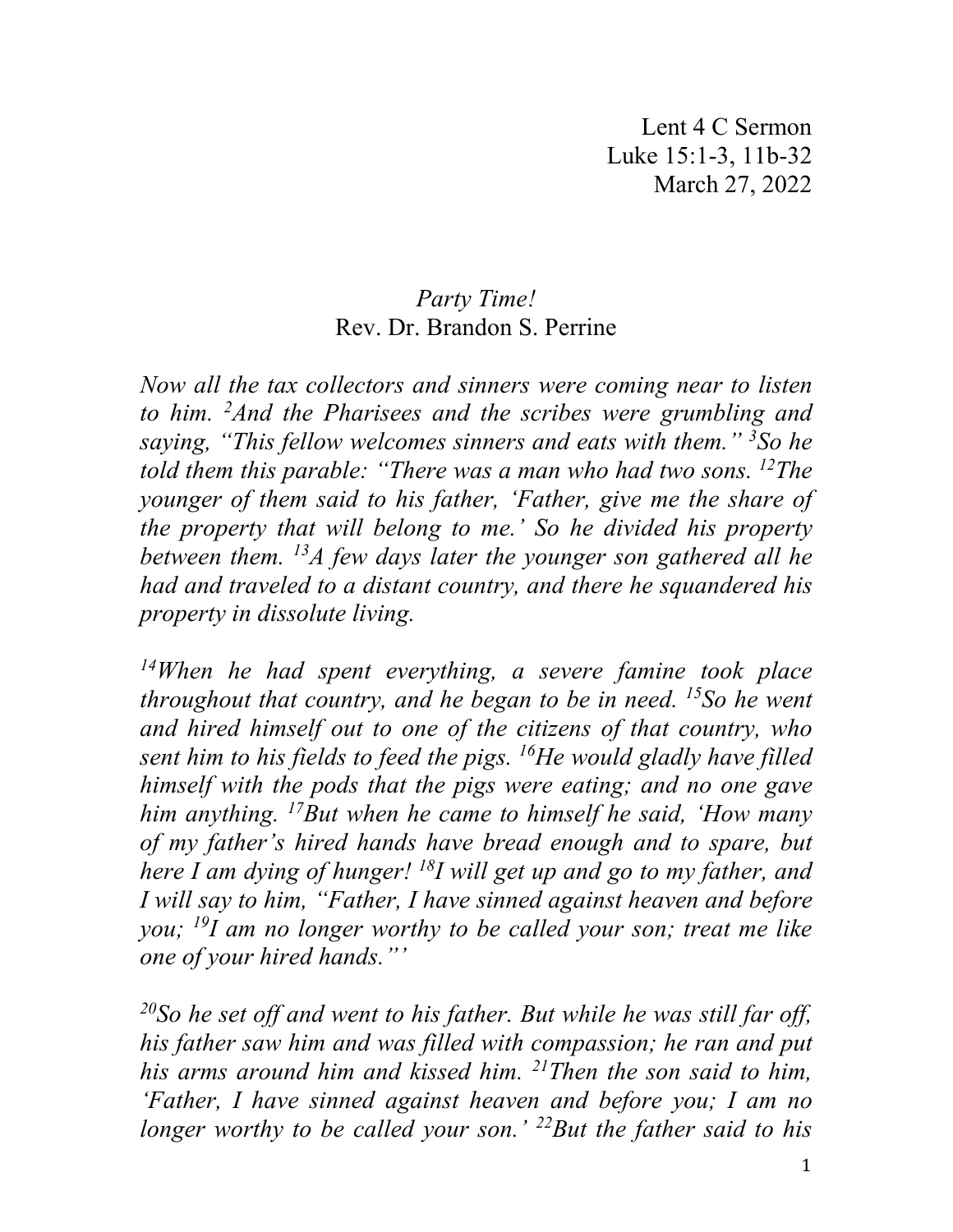*slaves, 'Quickly, bring out a robe—the best one—and put it on*  him; put a ring on his finger and sandals on his feet. <sup>23</sup> And get the *fatted calf and kill it, and let us eat and celebrate; 24for this son of mine was dead and is alive again; he was lost and is found!' And they began to celebrate.* 

*25"Now his elder son was in the field; and when he came and approached the house, he heard music and dancing. 26He called one of the slaves and asked what was going on. 27He replied, 'Your brother has come, and your father has killed the fatted calf, because he has got him back safe and sound.' 28Then he became angry and refused to go in. His father came out and began to plead with him. 29But he answered his father, 'Listen! For all these years I have been working like a slave for you, and I have never disobeyed your command; yet you have never given me even a young goat so that I might celebrate with my friends. 30But when this son of yours came back, who has devoured your property with prostitutes, you killed the fatted calf for him!'* 

*31Then the father said to him, 'Son, you are always with me, and all that is mine is yours. 32But we had to celebrate and rejoice, because this brother of yours was dead and has come to life; he was lost and has been found.'"*

 $\sim$ O $\sim$ 

Picture it: Jesus had just set down to dinner. It was a simple meal, but he was sharing it with others and that made it special. The others were outcasts—tax collectors and sinners—and the morally upright religious folks didn't like it, not one bit. In response Jesus told them a parable. Now, the power of a good parable rests in its relatability. The parable of the Prodigal Son is arguably Jesus' best parable—it's certainly his most famous—and I think that's in large part due to the fact that all of us can find ourselves in it.

Perhaps you relate with the younger son, the prodigal son. You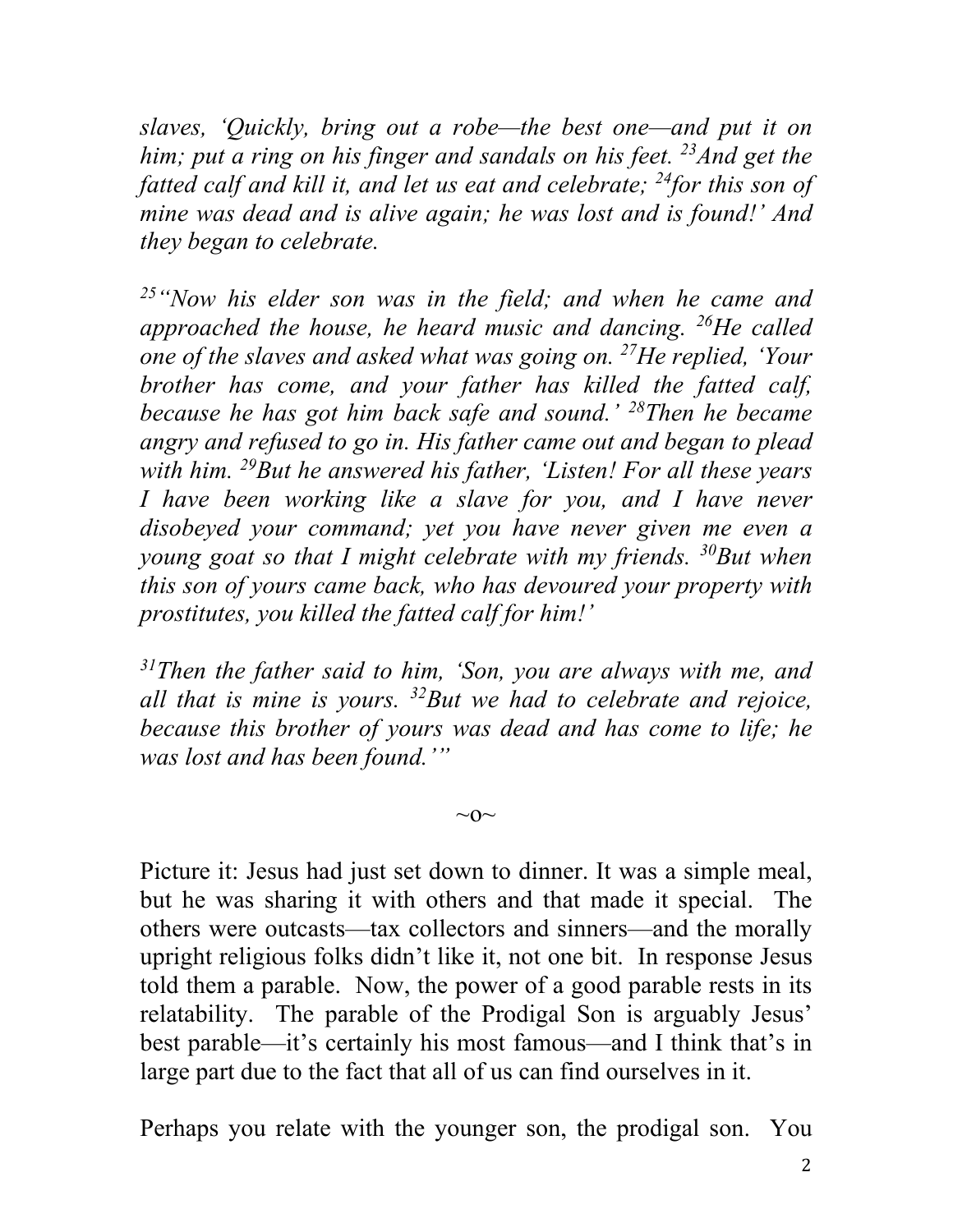know what it's like to grow up in the shadow of an older, seemingly perfect, sibling. They dutifully listen to your parents, do exactly what they're told, make the grades, excel at extracurricular activities, settle into the perfect job with the perfect family. It's about enough to make you sick! You just want to get out from under their shadow, discover the world, live your life and make your own way, but your folks are constantly comparing you with your perfect predecessor and you can't measure up.

Perhaps you relate to the older son—the "principled" son. Unlike your younger siblings, you had to make all the mistakes, blaze the trail for the younger ones to follow. You had to live up to the incredibly high demands of your parents and suffocate under the weight of their expectations. You were the first to go to school, the first to graduate, the first to get a job, the first to start a family. You are the eldest so the responsibility of the family business fell to you, the responsibility of caring for the parents fell to you, and you're tired of the younger ones not pulling their share of the weight. After all, your folks were easier on them, their expectations tempered by their experiences of watching you grow up. It would be nice for them to shoulder some of the burden, take some of the responsibility, but they're too busy following their own pipe dreams to be concerned by the responsibilities that you carry.

Perhaps you relate to the father. You know what it's like to work hard all your life, to pass on the fruits of your labors to your children. You love them unconditionally and it causes you pain every time you see them make a mistake that you could've helped them avoid. You've done your best to raise them to be responsible and to look out for one another, but they can't seem to get along and they resent you for trying to bring them all to the table for holiday meals and special celebrations. You're tired, but your heart is bursting with love for them and no matter what, you'll never give up, never stop trying, never stop loving.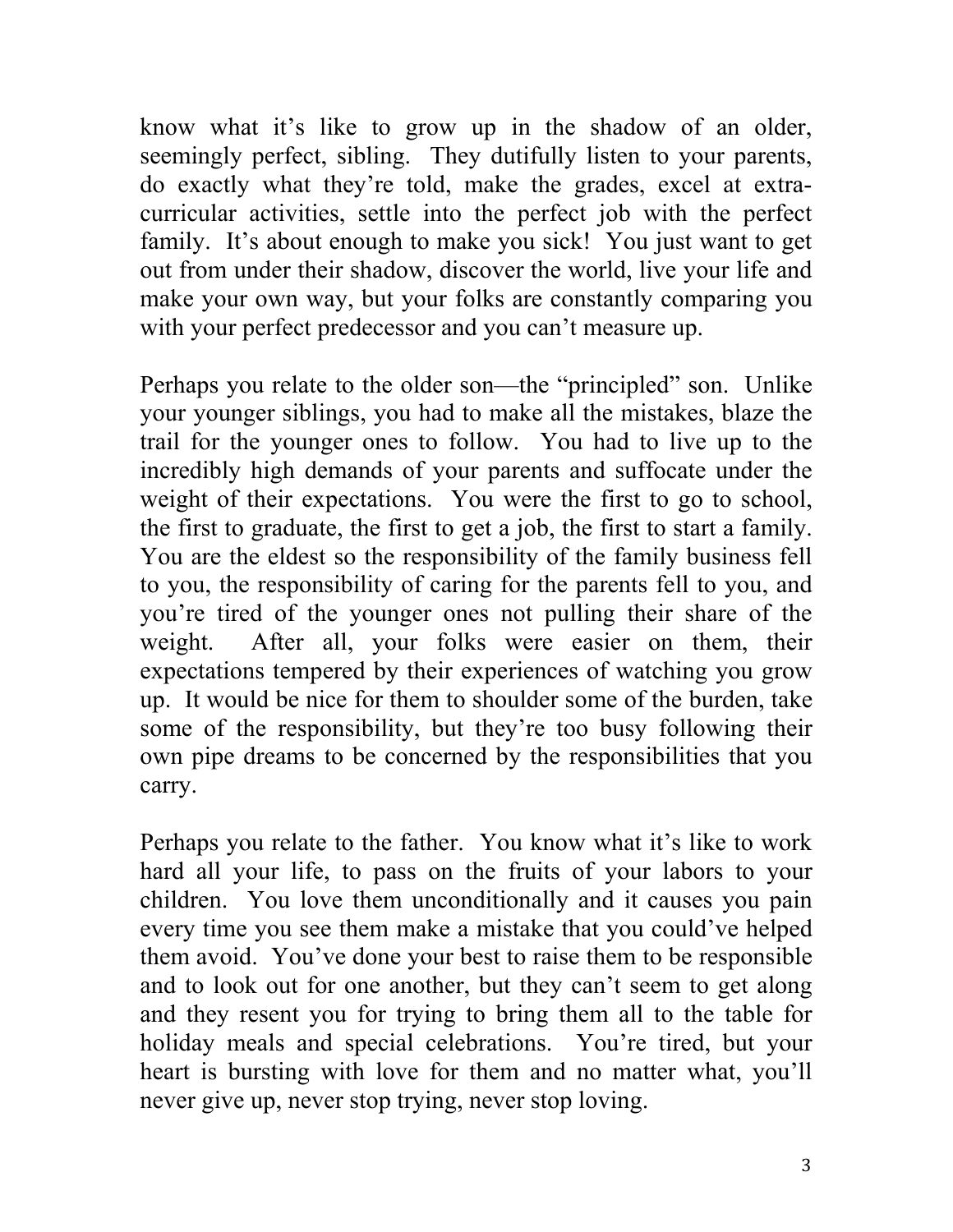The power of a good parable rests in its relatability, and this is a relatable parable. A good parable is relatable so that its hearers can find themselves in the story and be more open to the lesson that it seeks to communicate. The Parable of the Prodigal Son is full of lessons and it would take many volumes to hold the interpretations of centuries of commentators, preachers, and theologians. Today, though, I'm interested in what it has to say to us—to the church, New England Church in particular.

Here's what I see: most people, like the sons in this story, get grouped, justly or otherwise, into one of two categories: the principled and the prodigal. The church is called to be like a parent, loving them both and bringing them inside to share in the party. The truth of the matter is, though, in its 2000 years of history, the church, and society as a whole, has always been better at welcoming the *principled* children than the prodigals.

In fact, Tertullian, an early defender of the faith, insisted that the Parable of the Prodigal Son must never apply to Christians. If it did, he said, then not only "adulterers and fornicators" but also "idolaters, blasphemers, and renegades" would use the parable to pardon their sin. "Who will worry about losing what can so easily be regained?" he asked. And others agreed with him.

Novatian, a near contemporary of Tertullian, allowed that while God certainly had the power to forgive…the church should not indeed, could not…without a long and public period of humiliation. If the church really was Christ's body, Novatian reasoned, then it was supposed to be without sin. To welcome a tainted person back into fellowship was to defile the whole body. They might as well put a little hepatitis B in the communion cup the next Sunday as do something like that.<sup>[1](#page-3-0)</sup>

The church has been quick to ignore Jesus' teaching in the Parable

<span id="page-3-0"></span><sup>&</sup>lt;sup>1</sup> Barbara Brown Taylor. "The Parable of the Prodigal Son," Prodigalsall.com, http://www.prodigalsall.com/barbara-brown-taylor.html.